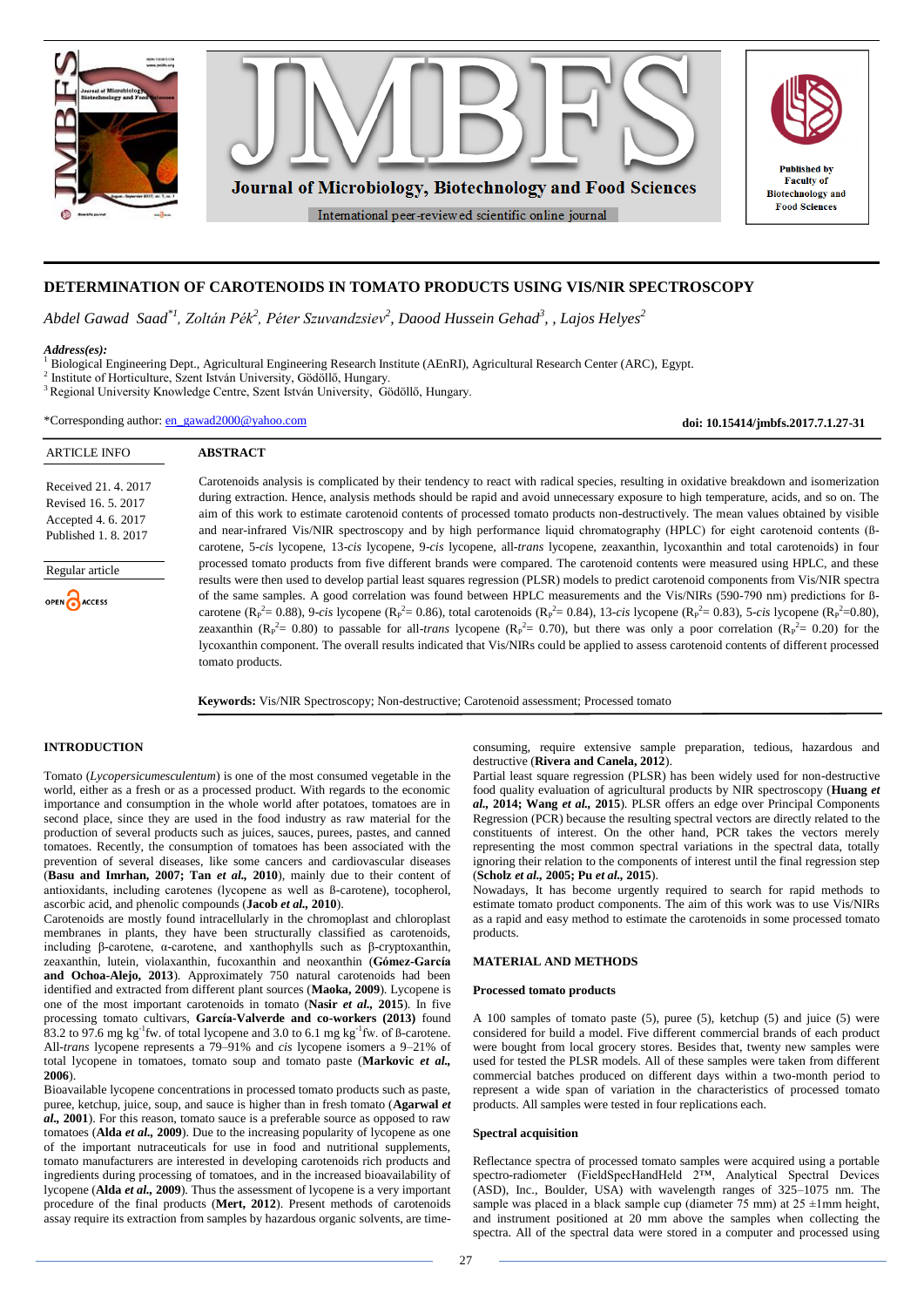the RS3 software for Windows (Analytical Spectral Devices, Inc., Boulder, USA), designed with a graphical user interface. The reflectance spectra were transformed into ASCII format by using the ASD ViewSpecPro software. Then, the average of four spectra for each sample was taken.

#### **Analysis of carotenoid components**

# **Extraction**

Carotenoids extraction has been done from processed tomato products according to the method of **Daood** *et al.,* **(2013)**. Five gram samples of processed tomato have been taken in triplicate followed by disintegrated in a crucible mortar in the presence of quartz sand. The water was then removed by adding 25 ml of methanol along with the repeat disintegration of the aggregating bulk. After the addition of 70 ml of a 6:1 dichloroethan-methanol solution, the mixture was transferred quantitatively into 100 ml conical flask. Moreover, the mixture was shaken up to 15 min by a mechanical shaker. When there is not a clear separation from the polar phase (water + methanol) of dichloroethane phase, few drops of double distilled water were added. Separation of two phases has been carried out with a separatory funnel and the lower layer consisting lipids in dichloroethane was dried over anhydrous sodium sulphate. The organic solvent was evaporated under vacuum by rotary evaporator (IKA® RV10, Sigma-Aldrich Ltd., Budapest, Hungary) at maximum 40 °C and the residues were re-dissolved again in 5ml of HPLC acetone.

## **HPLC equipments and conditions**

For the analyse of carotenoid compounds, a Chromaster liquid chromatographic instrument (Hitachi, Japan) consisting of a Model 5110 Gradient pump, a Model 5210 auto-sampler and a Model 5430 photodiode array detector was used. Operation and data processing were performed by EZ Chroma Elite software. The separation of carotenoids was done on Accucore C-30, 150 x 4.6 mm, 2.6 µm column using gradient elution starting with 100 % methanol (A), changing to 40 % ter-butyl-methyl-ether in methanol (B) in 35min and returning to 100% A in 5 min with a flow rate of 0.7 ml/min according to **Daood** *et al.,* **(2013)**. The column affluent was detected at their maximum absorption wavelength for identification and quantification. The retention properties and spectral characteristics of the detected peaks were compared with some available standard materials like lycopene, *β*-carotene and zeaxanthin (Sigma-Aldrich Ltd., Budapest, Hungary). In case of absence of standards the tentative identification was done on basis of comparison of retention times and spectral characteristics with literature data. Additionally, the compounds were quantified as either lycopene- or *β*-carotene-equivalent based on their spectral characteristics (figure 1).

#### **Data analysis**

### **Statistical analysis**

Statistical analyses of processed tomato physico-chemical properties were carried out using statistical software (IBM SPSS Statistics 22.0). Data were analysed by (ANOVA) at LSD  $p= 0.05$ . The coefficient of variation (CV), defined as the ratio of the standard deviation of the mean was calculated, multiplied by 100 (**Magwaza** *et al.,* **2014**).

#### **Chemometrics, calibration, validation and prediction procedures**

The spectrometry data were analysed using Unscrambler software (The Unscrambler X version 10.2, CAMO Software AS, Oslo, Norway). PLSR was carried out to develop linear prediction models between reflectance spectral data and different carotenoid composition of different processed tomato products at the wavelength region of 590 to 790 nm. By applying the random selection procedure, the samples were split into two groups, a group of calibration (100 samples) and a group of prediction set (20 samples). Cross validation procedures were used for calibration and validation. The validation set was used to test the predictability of the PLSR models. Prediction ability of PLSR models was evaluated based on the coefficient of determination value  $(R_P^2)$ , root mean square error of prediction (RMSEP), standard error of calibration (SEC), standard error of prediction (SEP) and bias from the validation data set. Generally, RMSEP is used to evaluate calibrations on an independent set and RMSEC plays only a minor instructive role.

# **RESULTS AND DISCUSSION**

Four different processed tomato products (paste, puree, ketchup and juice) were used in this study. All samples were chosen based on their type of processing to cover a wide range of caroenoid contents as possible. Geometrical isomerisation of all-trans lycopene is significant (**Khoo et al., 2011**), especially the effect of heat transfer resulted in higher proportion of *cis* isomers (**Meléndez-Martínez** *et al.,* **2014; Honda** *et al.,* **2015**). An overview of the mean values, maximum, minimum, standard deviation (SD), and coefficient of variation (CV) for ßcarotene, 5-*cis* lycopene, 13-*cis* lycopene, 9-*cis* lycopene, all-*trans* lycopene, zeaxanthin, lycoxanthin and total carotenoids (calculated as the sum of the concentrations of the individual carotenoid type) in the samples used in the calibration validation sets are presented in Table 1. In the samples set, there was a vast variation in carotenoid composition, and the samples covered most of the variability of different processed tomato products.

|  | <b>Table 1</b> A summary of different carotenoid components of samples used in calibration and prediction sets. |
|--|-----------------------------------------------------------------------------------------------------------------|
|--|-----------------------------------------------------------------------------------------------------------------|

| Parameters            |        |        | Calibration set (100 samples) |        |           | Prediction set (20 samples) |        |         |           |           |  |  |
|-----------------------|--------|--------|-------------------------------|--------|-----------|-----------------------------|--------|---------|-----------|-----------|--|--|
|                       | Mean   | Min.   | Max.                          | SD     | <b>CV</b> | Mean                        | Min.   | Max.    | <b>SD</b> | <b>CV</b> |  |  |
| Total<br>carotenoids  | 970.30 | 254.88 | 1763.00                       | 452.42 | 46.63     | 964.04                      | 267.39 | 1730.00 | 436.11    | 45.24     |  |  |
| B-carotene            | 34.24  | 14.58  | 74.06                         | 17.91  | 52.32     | 33.68                       | 14.44  | 70.50   | 17.43     | 51.77     |  |  |
| All-trans<br>lycopene | 784.71 | 246.47 | 1399.00                       | 333.63 | 42.52     | 789.36                      | 265.40 | 1376.00 | 321.69    | 40.75     |  |  |
| $5-cis$<br>lycopene   | 7.68   | 1.03   | 17.92                         | 5.52   | 71.89     | 7.72                        | 1.35   | 17.94   | 5.62      | 72.80     |  |  |
| $9-cis$<br>lycopene   | 13.59  | 1.52   | 33.74                         | 8.40   | 61.81     | 13.96                       | 1.42   | 35.90   | 8.86      | 63.52     |  |  |
| $13-cis$<br>lycopene  | 51.01  | 9.06   | 113.22                        | 33.71  | 66.10     | 50.95                       | 10.58  | 113.74  | 33.48     | 65.70     |  |  |
| Lycoxanthin           | 16.88  | 3.75   | 32.79                         | 8.69   | 51.44     | 16.55                       | 4.20   | 29.51   | 8.46      | 51.10     |  |  |
| Zeaxanthin            | 8.25   | 1.67   | 17.55                         | 5.22   | 63.33     | 8.15                        | 2.35   | 16.57   | 5.00      | 61.30     |  |  |

In figure 2 some typical Vis/NIR spectra obtained for different processed tomato products are shown. These include the spectra from the different processed tomato products with the highest to lowest measured carotenoid concentrations (paste, puree, juice and ketchup), respectively. The shape of the original spectra was quite homogeneous, and no outliers were distinguished a priori by visual inspection. Consistent baselines offset and bias were present. These are quite common features in the NIR spectra acquired by diffuse reflectance techniques. Obviously, a significant variation in the spectra at wavelength range (500–1000 nm), may be due to the difference in colour and cooked process reactions between processed tomato products (**Eichner** *et al.,* **1996**).

In Table 2, the statistics of the calibrations, full cross validations and prediction sets for the different carotenoid components, including RMSEP and  $\overline{R}_P^2$  values for the equations of best fit obtained for each of carotenoid components at wavelength range (590–790 nm) were presented. Actually, this range has been used to measure pigments, B-carotene and lycopene in tomato, as in a previous study of tomato puree (**Szuvandzsiev** *et al.,* **2014**). However, most of the analysed samples contain, besides zeaxanthin, and other carotenoid components that can be evaluated at this wavelength range. The  $R_P^2$  values of the crossvalidation and RMSEP are shown also in the same table.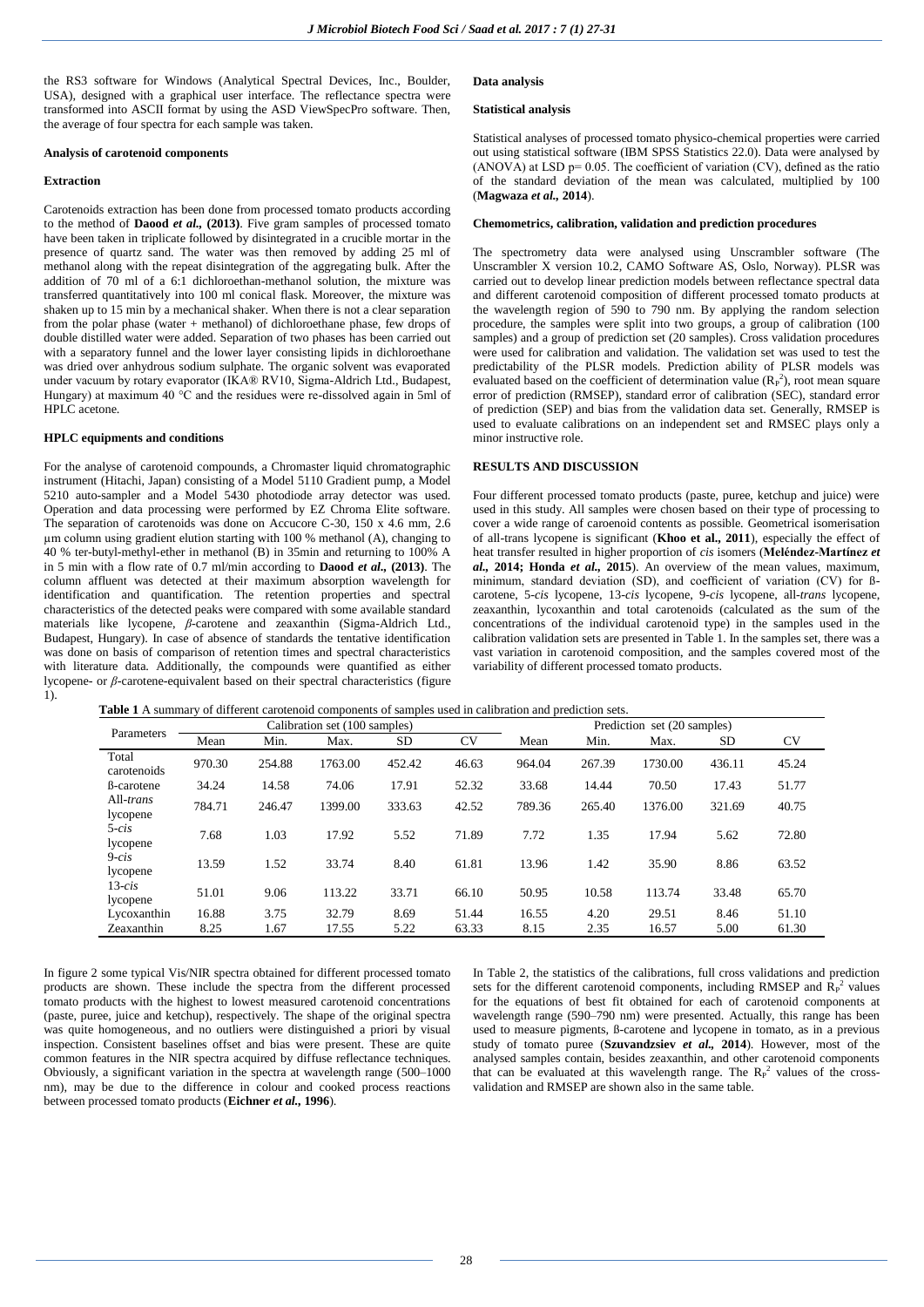

**Figure 1** HPLC profile of tomato carotenoids separated on C30 column, core, 150×4.6 mm column with gradient elution of TBME in Methanol. Peak identification as: **1.** Zeaxanthin, **2.** Lycoxanthin, **3.** *β*-carotene, **4.** *5-cis* lycopene, **5.***13-cis* lycopene, **6.** *9-cis* lycopene and **7.** All-*trans* lycopene.





**Table 2** Results of PLSR models built by using Vis/NIR (590–790 nm) for the different carotenoids in processed tomato products.

| Parameters            | Calibration set |            |         |             |       | Full-cross validation |            |        |             |       | Prediction set |            |         |      |       |
|-----------------------|-----------------|------------|---------|-------------|-------|-----------------------|------------|--------|-------------|-------|----------------|------------|---------|------|-------|
|                       | <b>RMSEC</b>    | <b>SEC</b> | $R_C^2$ | <b>Bias</b> | Slope | <b>RMSEV</b>          | <b>SEV</b> | $Rv^2$ | <b>Bias</b> | Slope | <b>RMSEP</b>   | <b>SEP</b> | $R_P^2$ | Bias | Slope |
| Total<br>carotenoids  | 284.94          | 292.3      | 0.85    | $.29e-5$    | 0.78  | 296.1                 | 301.2      | 0.84   | 0.008       | 0.75  | 315.83         | 323.97     | 0.84    | 6.28 | 0.74  |
| <b>B</b> -carotene    | 15.47           | 15.88      | 0.91    | 3.34e-7     | 0.66  | 17.05                 | 17.74      | 0.89   | $-0.02$     | 0.64  | 17.69          | 18.15      | 0.88    | 0.36 | 0.63  |
| All-trans<br>Lycopene | 255.31          | 261.9      | 0.72    | $1.2e-5$    | 0.66  | 266.91                | 273.5      | 0.71   | 0.0004      | 0.64  | 282.17         | 289.5      | 0.70    | 5.34 | 0.62  |
| $5-cis$<br>lycopene   | 2.66            | 2.73       | 0.82    | $-8.9e-8$   | 0.79  | 2.93                  | 3.02       | 0.81   | $-0.001$    | 0.80  | 3.098          | 3.18       | 0.80    | 0.06 | 0.80  |
| $9-cis$<br>lycopene   | 5.12            | 5.26       | 0.88    | $-5.9e-8$   | 0.83  | 5.74                  | 5.92       | 0.87   | $-0.003$    | 0.85  | 5.97           | 6.13       | 0.86    | 0.03 | 0.86  |
| $13$ -cis<br>lycopene | 13.10           | 13.44      | 0.88    | 7.15e-7     | 0.85  | 14.86                 | 15.02      | 0.85   | 0.0007      | 0.84  | 15.06          | 15.45      | 0.83    | 0.26 | 0.83  |
| Lycoxanthin           | 11.53           | 11.83      | 0.35    | 3.4e-7      | 0.35  | 12.08                 | 18.71      | 0.22   | 0.002       | 0.29  | 12.93          | 13.26      | 0.20    | 0.33 | 0.26  |
| Zeaxanthin            | 2.87            | 2.95       | 0.83    | 2.74e-7     | 0.79  | 3.09                  | 3.18       | 0.81   | 0.001       | 0.77  | 3.28           | 3.36       | 0.80    | 0.11 | 0.75  |

The PLSR model's prediction performance applied to the test sets for each carotenoid compound generated  $\mathbf{R}_{P}^{2}$  values ranging from 0.20 for lycoxanthin to 0.88 for ß-carotene contents. As shown in Table 2, a good correlation was found between HPLC measurements and the Vis/NIRs (590–790 nm) predictions for ßcarotene (R<sub>P</sub><sup>2</sup> = 0.88), 9-*cis* lycopene (R<sub>P</sub><sup>2</sup> = 0.86), total carotenoids (R<sub>P</sub><sup>2</sup> = 0.84), 13-*cis* lycopene ( $R_P^2 = 0.83$ ), and fairly acceptable 5-*cis* lycopene ( $R_P^2 = 0.80$ ), zeaxanthin  $(R_P^2 = 0.80)$  to passable for all-*trans* lycopene  $(R_P^2 = 0.70)$ , but there was only a poor correlation ( $R_P^2 = 0.20$ ) for the lycoxanthin component. There is no report, which tried to create a predictive model for estimation of lycopene isomers from Vis/NIRs. Although, lycopene content of tomato is well defined by non-destructively measured colour values of fruits in CIELab colour system (**Brandt** *et al.,* **2006; Saad** *et al.,* **2016a**), or in Vis/NIRs (**Szuvandzsiev** *et al.,* **2014; Saad** *et al.,* **2014; Saad** *et al.,* **2016b**).

The RMSEP values ranging from 3.18 µg/g for 5-*cis* lycopene to 323.97 µg/g for total carotenoids. Although low RMSEP values are desirable, the low RMSEP values for zeaxanthin,5-*cis* lycopene and 9-*cis* lycopene have to be interpreted in light of the low actual concentrations and low % proportions of these components



in samples (Table 2). Because of these low concentrations, they have quite low coefficients of determination, due to the proportionally greater technical errors associated with the HPLC and Vis/NIRS measurements of these compounds (**Mireei** *et al.,* **2014**).

Initially, PLSR models were developed in the whole range of spectra (325–1075 nm) for predicting various carotenoid contents of processed tomato products nondestructively. PLSR is a usable multivariate regression method when there are few samples and several variables, and the data are multicollinear, especially in tomato puree (**Szuvandzsiev** *et al.,* **2014**). Thereafter the numbers of wavelengths were sequentially minimized to select best performing group of wavelength so as to reduce the cost of the instrument. The linear regression between reflectance data and different carotenoid contents are presented in figure 3, at the range of spectra (590–790 nm). A high correlation was found for ßcarotene  $R_P^2 = 0.88$ , RMSEP= 17.69  $\mu$ g/g and bias= -0.36.

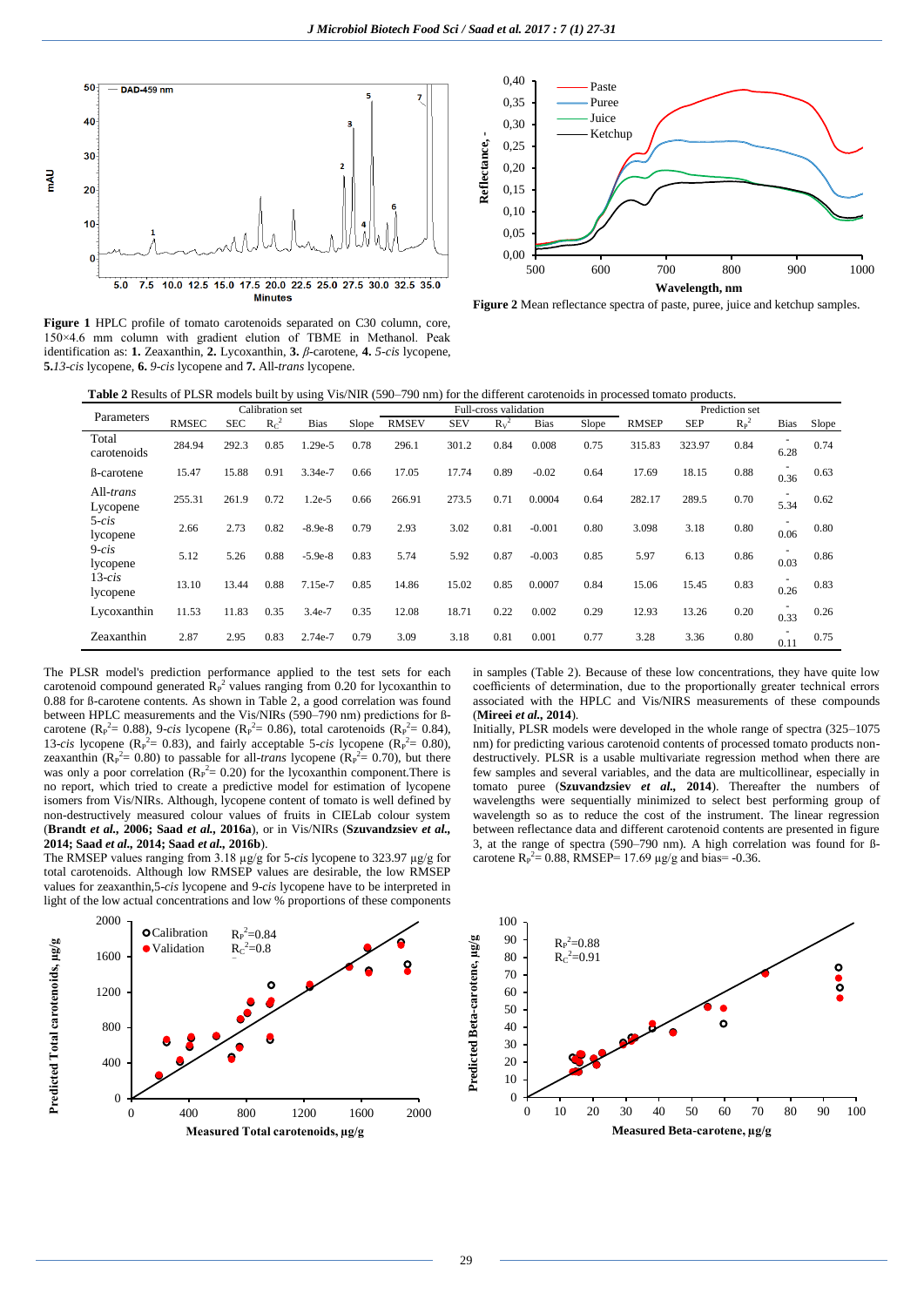

**Figure 3** The scatter plots of measured and predicted total carotenoids, *β*-carotene, *all-trans* lycopene and *5-cis* lycopene for the optimal PLSR models.

The PLSR model was used for measuring the model's ability in 5-*cis* lycopene, 13-*cis* lycopene, 9-*cis* lycopene and all-*trans* lycopene prediction for half of the samples (prediction set). The developed models were found to be more suitable for prediction. Scatter plots of the models developed based on data in the wavelength of 590-790 nm has been shown in figures. 3, 4. It showed to be highly adequate in the correlation between the measured values of processed tomato along with the prediction. The PLSR model curve was indicated  $R_P^2 = 0.86$ RMSEP= 5.97 µg/g and Bias= -0.03 for prediction set samples were used in 9-*cis*

lycopene prediction. For 13-*cis* lycopene prediction the  $R_P^2 = 0.83$ , RMSEP= 15.06 µg/g and bias= -0.26. In addition to the 5-*cis* lycopene and all-*trans* lycopene prediction  $R_P^2 = 0.80, 0.70$ ; RMSEP= 3.1  $\mu$ g/g, 282.17  $\mu$ g/g and bias= -0.06 and -5.43, respectively. The results closely resemble those in the study of lycopene (**Pék** *et al.,* **2014; Szuvandzsiev** *et al.,* **2014**). This study results regarding the determination of lycopene in fresh tomato are in agreement with the findings of previous studies (**Clement** *et al.,* **2008; Saad** *et al.,* **2014; Deák** *et al.***, 2015**).



**Figure 4** The scatter plots of measured and predicted 9-*cis* lycopene, 13-*cis* lycopene, lycoxanthin and zeaxanthin for the optimal PLSR models.

# **CONCLUSION**

The overall results indicated that Vis/NIRs, as a rapid and non-destructive method, could be applied to estimate carotenoid contents of processed tomato products. A good correlation was found between HPLC measurements and Vis/NIRS predictions for ß-carotene, 9-*cis* lycopene, total carotenoids, 13-*cis* lycopene, 5-*cis* lycopene and zeaxanthin. There are no many previous research results of discrimination methods for different lycopene isomers using Vis/NIRs. It must be highlighted that results obtained from the analysis of processed tomato products, without any preliminary sample preparation, could be applied in combination with Vis/NIR technology for online control during tomato processing.

# **REFERENCES**

Agarwal A., Shen H., Agarwal S. & Rao A.V. (2001). Lycopene content of tomato products: Its stability, bioavailability and in vivo antioxidant properties. *Journal of Medicinal Food*,  $4(1)$ : 9-15. <http://dx.doi.org/10.1089/10966200152053668>

Alda L.M., Gogoasa I., Bordean D., Gergen I., Alda S., Moldovan C. & Nita, L. (2009). Lycopene content of tomatoes and tomato products. *Journal of Agroalimentary Processes and Technologies*, 15(4): 540-542.

Basu A. & Imrhan V. (2007). Tomatoes versus lycopene in oxidative stress and carcinogenesis: conclusions from clinical trials. *European Journal of Clinical Nutrition*, 61(3): 295-303. http://dx.doi.org/10.1038/sj.ejcn.1602510

Clément A., Dorais M. & Vernon M. (2008). Nondestructive measurement of fresh tomato lycopene content and other physicochemical characteristics using visible NIR spectroscopy. *Journal of Agriculture and Food Chemistry*, 56(21): 9813–9818. http://dx.doi.org/10.1021/jf801299r

Daood H.G., Bencze G., Palotás G., Pék Z., Sidikov A. & Helyes L. (2013). HPLC analysis of carotenoids from tomatoes using cross-linked C18 column and MS detection. *Journal of Chromatographic Science*, 52(9): 985-991. http://dx.doi.org/10.1093/chromsci/bmt139. Epub 2013 Sep 17

Deák K., Szigedi T., Pék Z., Baranowski P., & Helyes L. (2015). Carotenoid determination in tomato juice using near infrared spectroscopy. *International Agrophysics*, 29(3), 275-282. http://dx.doi.org/10.1515/intag-2015-0032

Eichner K., Schräder I. & Lange M. (1996). Early Detection of changes during heat processing and storage of tomato products. In: T.C. Lee, H.J.